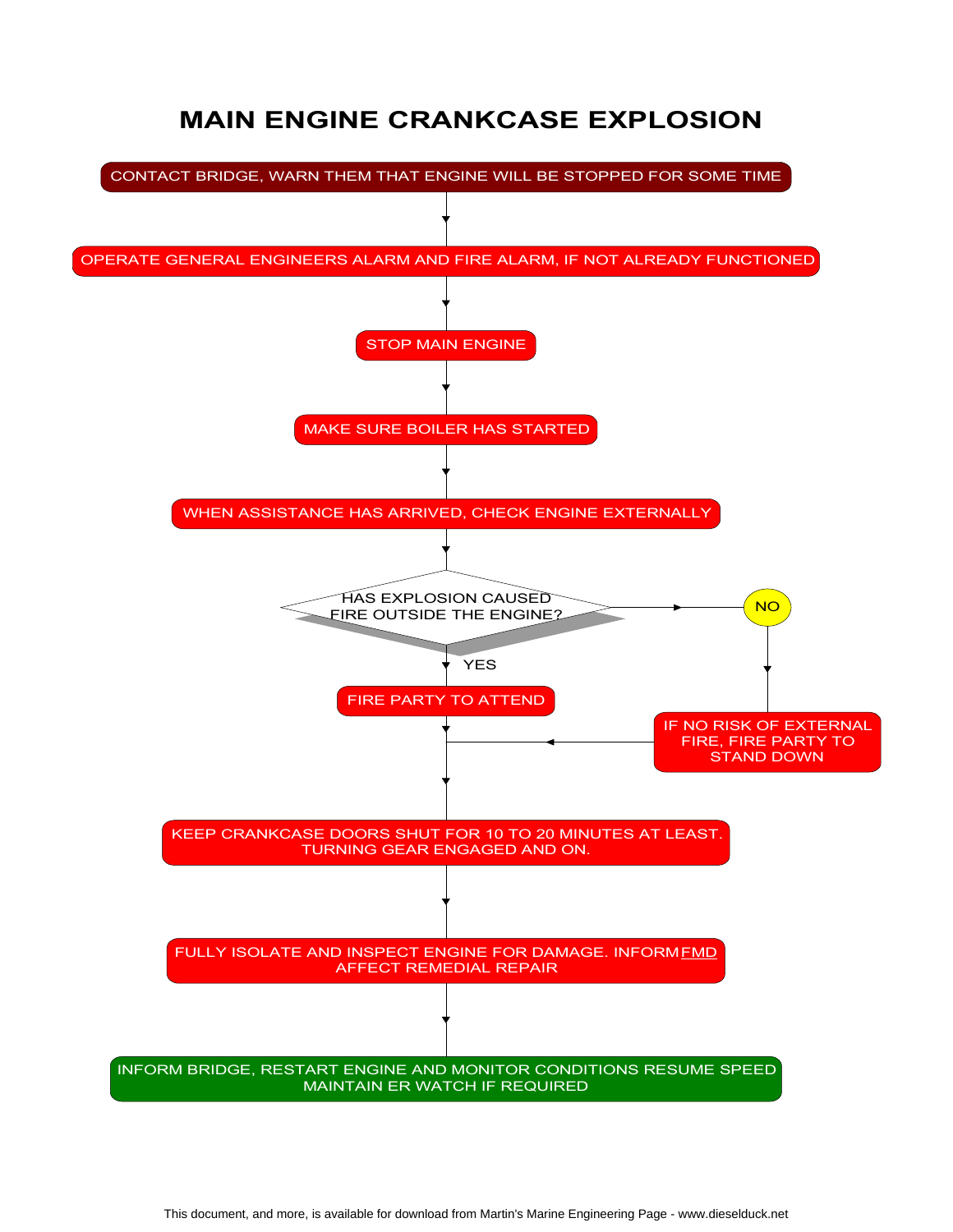#### MAIN ENGINE CRITICAL ALARM

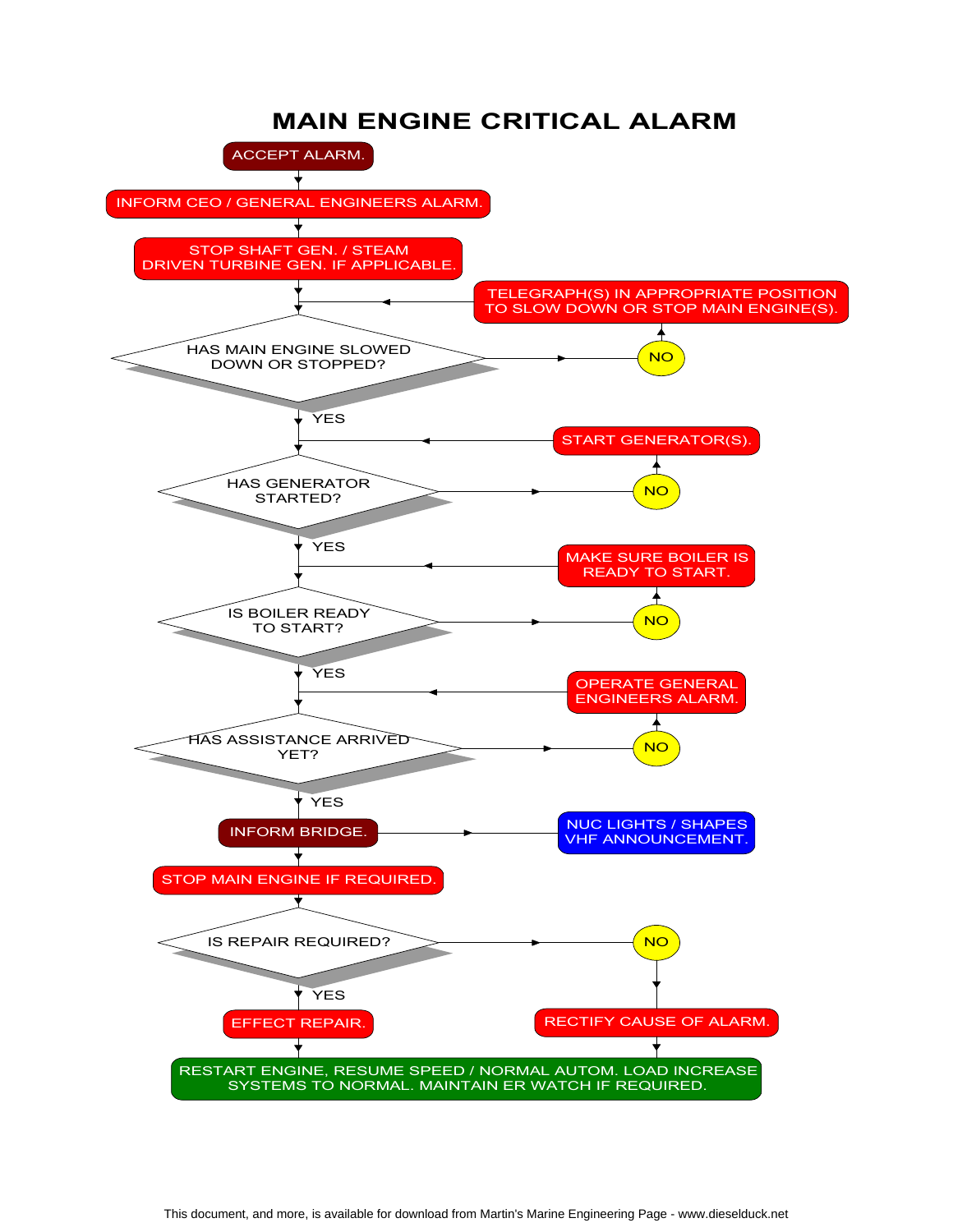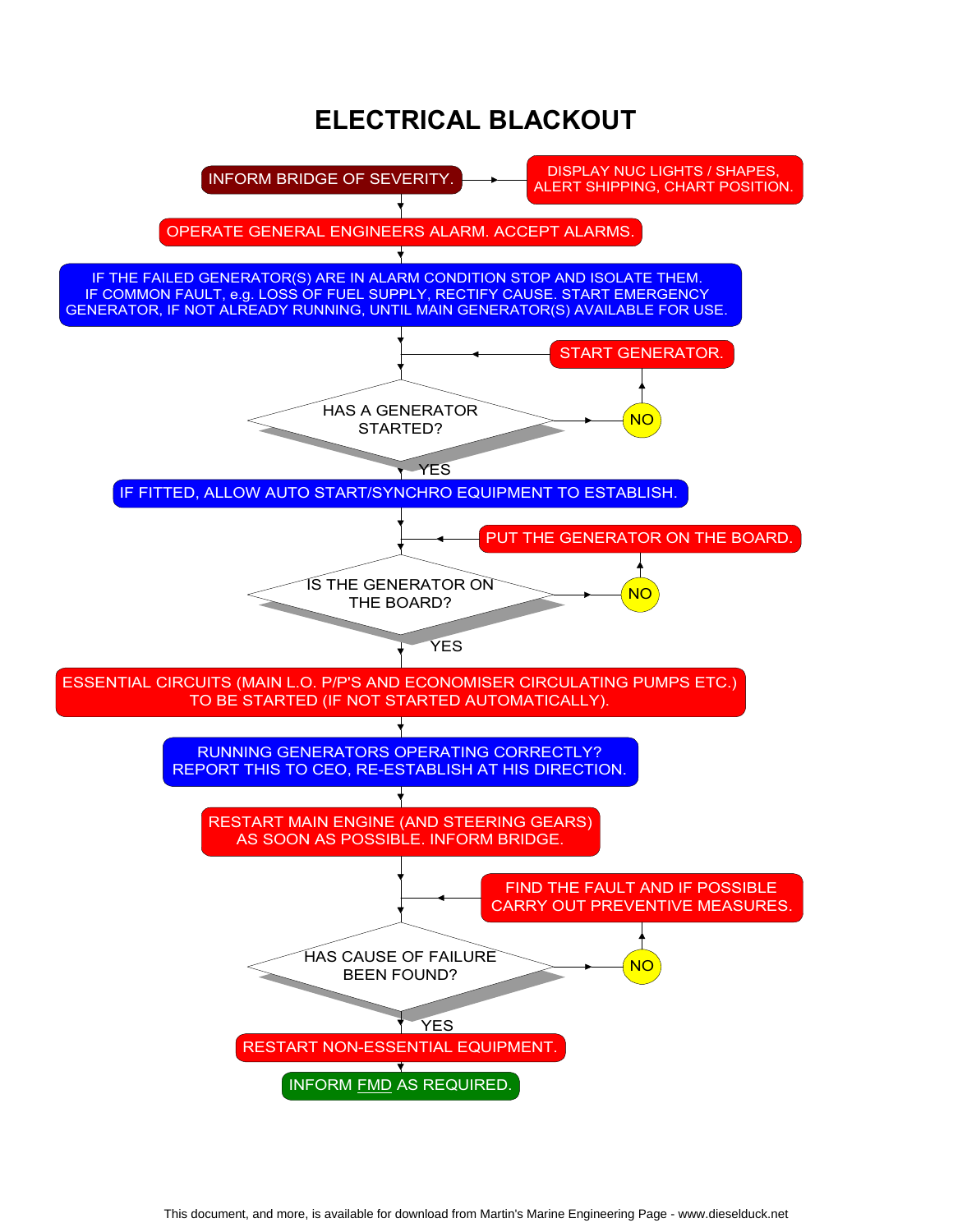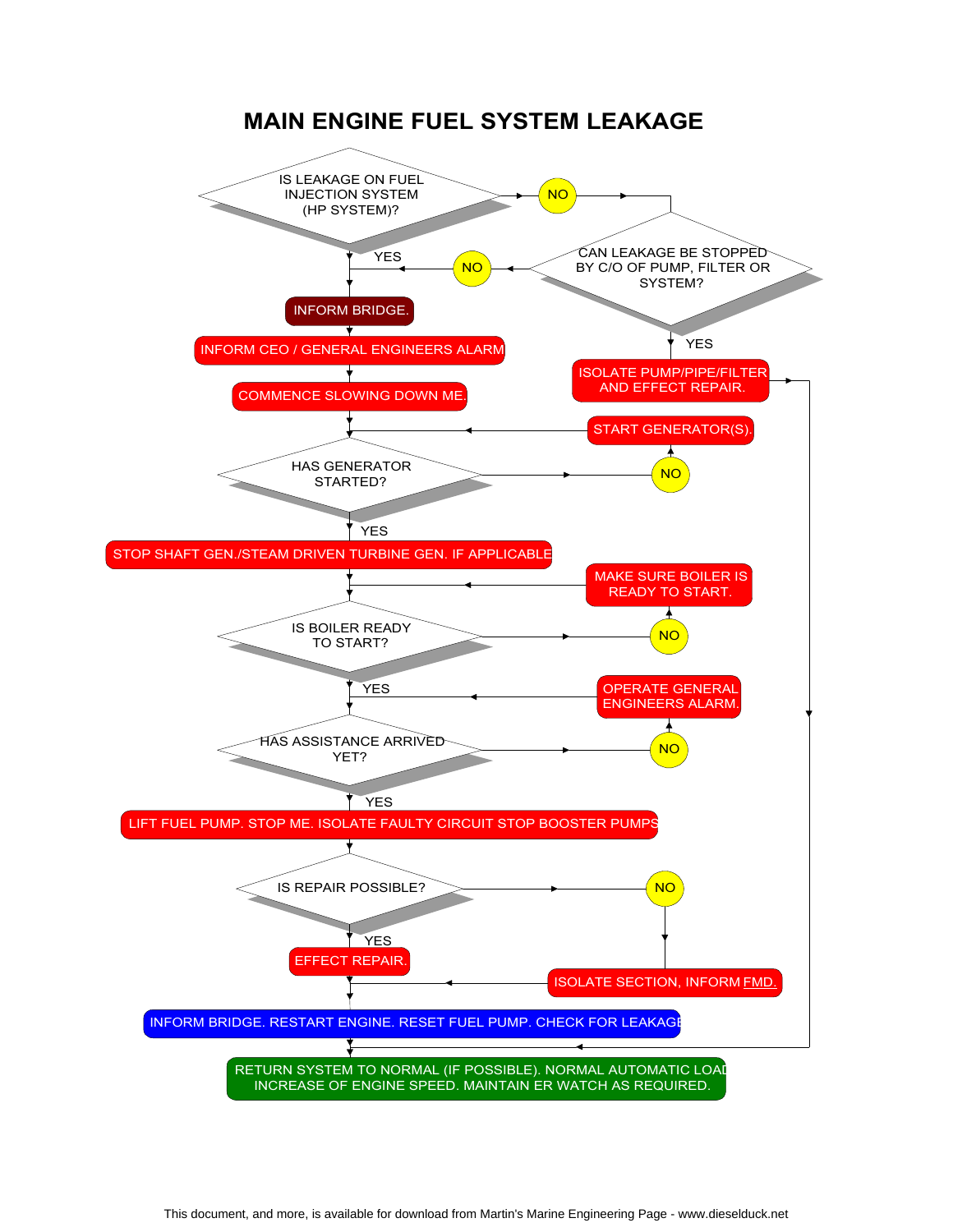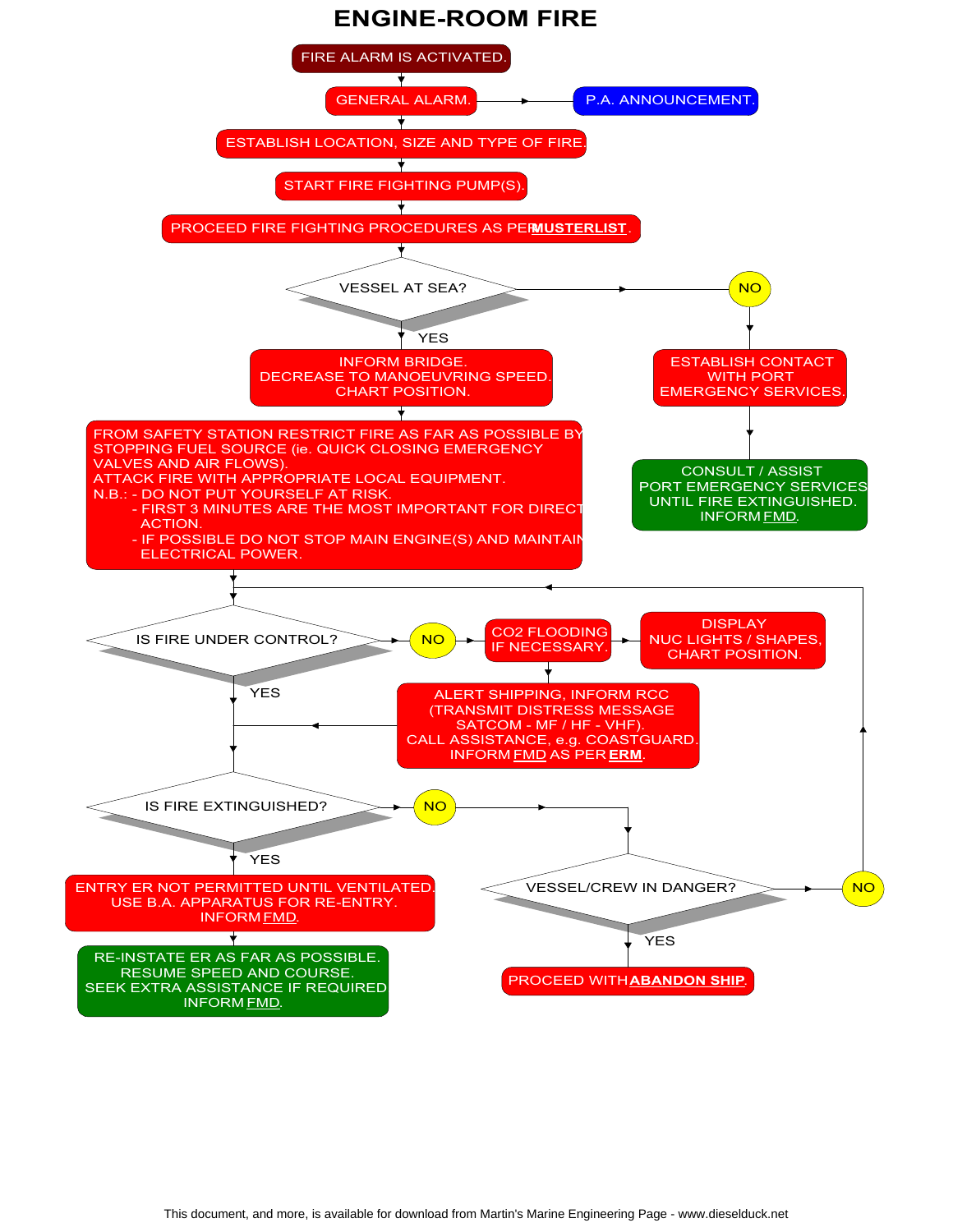#### FLOODING OF ENGINE ROOM SPACES

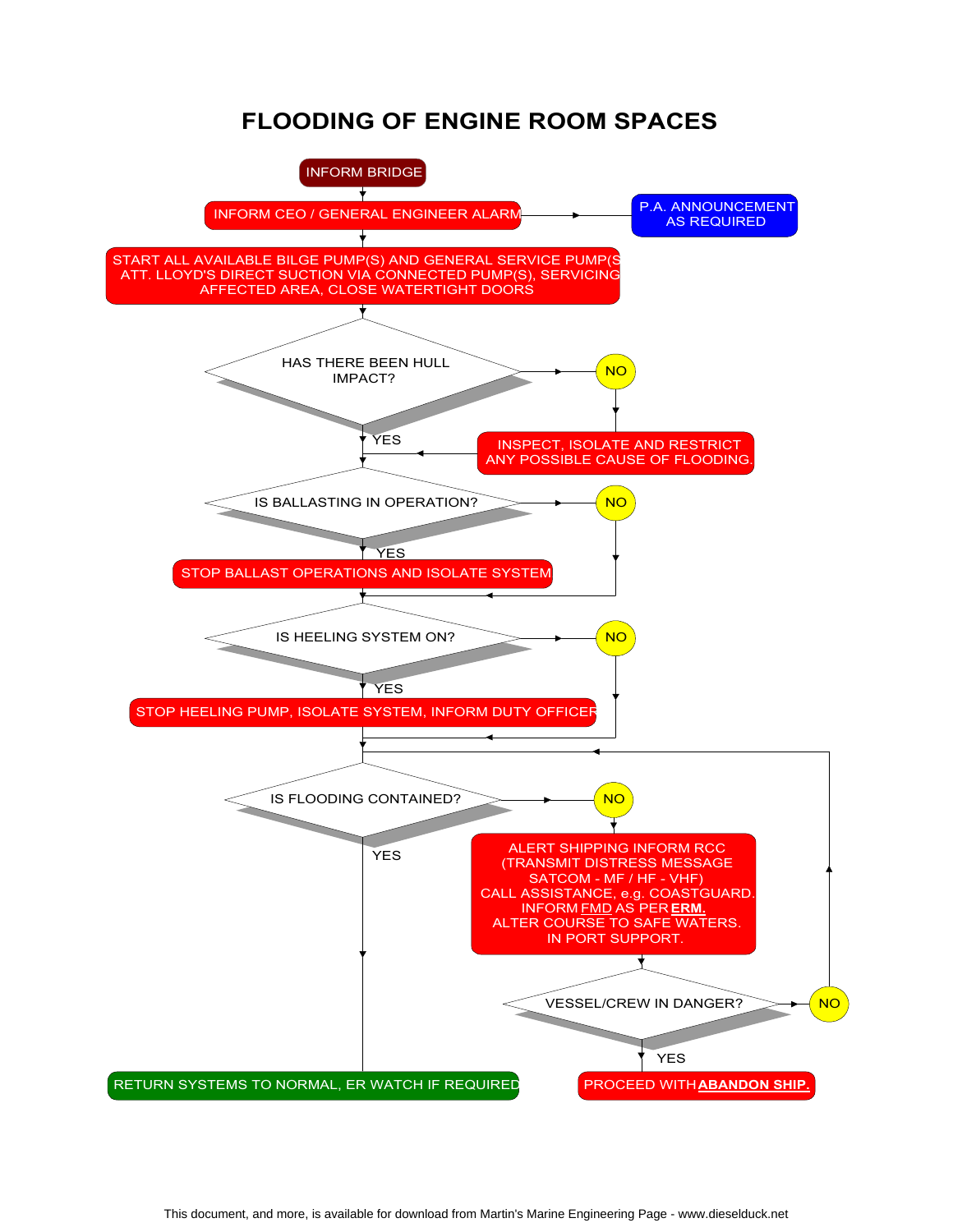## EXHAUST GAS ECONOMISER FIRE ON MOTORSHIP (STEAM SYSTEM)

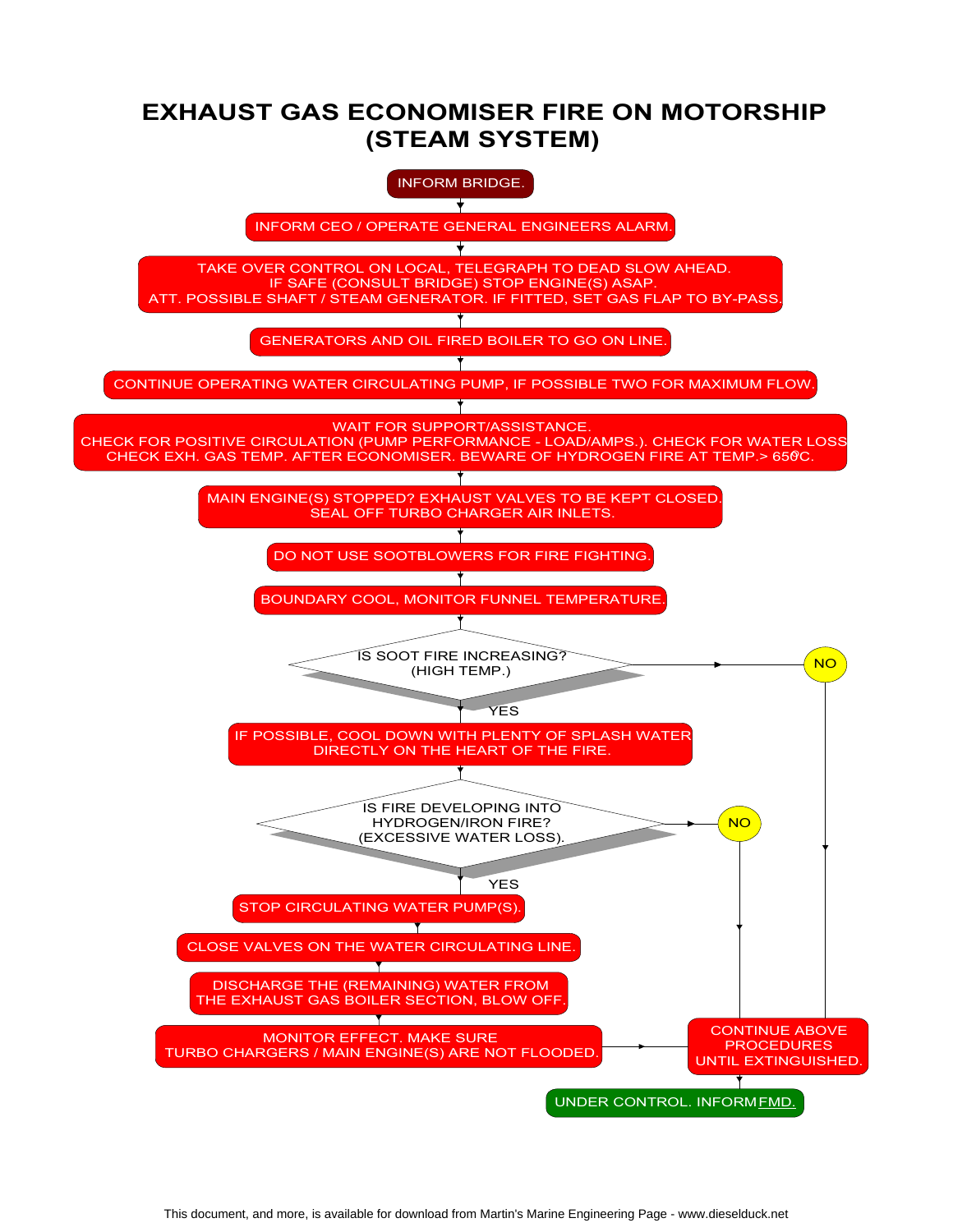## MAIN ENGINE LINER FAILURE

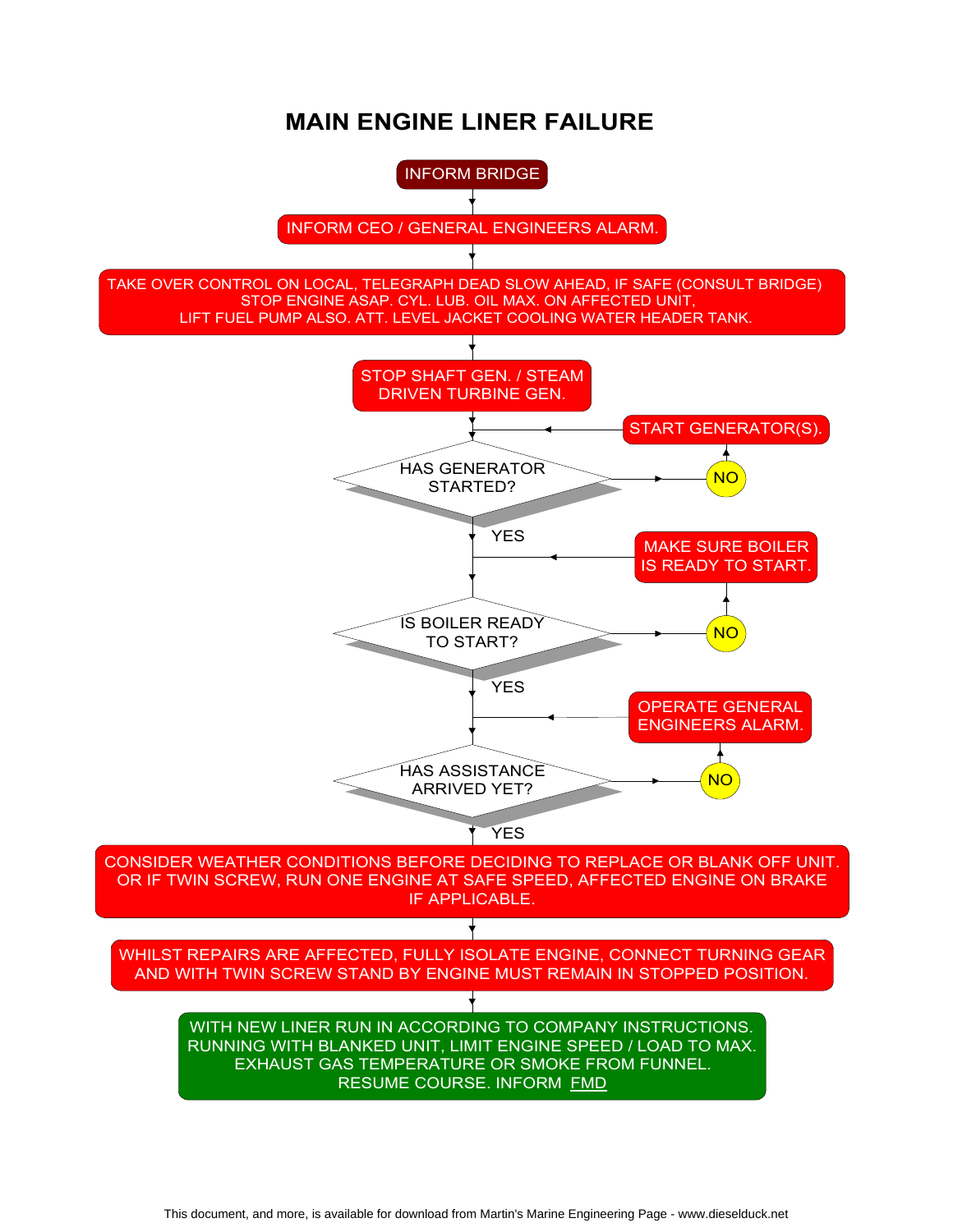# LOSS OF STEERING GEAR CONTROL